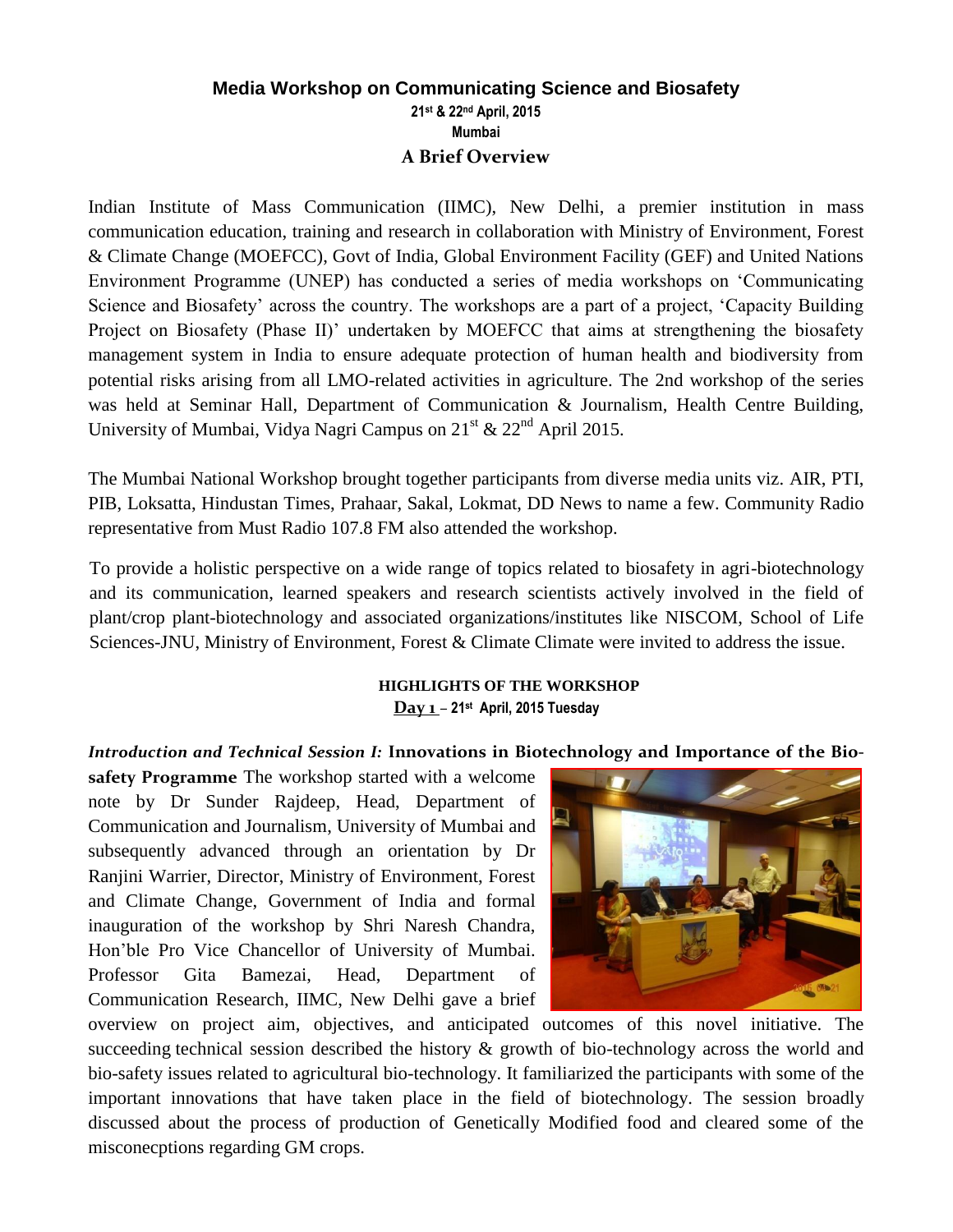*Technical Session II:* **Biosafety Regulatory Framework in India** This session gave a brief account of



Biosafety Regulatory Framework in India and Global regulatory regime with a special focus on Biosafety. It started with an expansive discussion on Environmental Protection laws in Indian Constitution and subsequently emphasized on the developments of Biosafety regulations and legislations relevant to biosafety. Further the session explained the roles and responsibilities of various ministries and departments and outlined the guidelines and policy frameworks incorporating biosafety in India. It also described the status of GM crops approved so far in India and explained concisely about the basic objective of conducting biosafety workshops.

*Technical Session III:* **Practice of Science Journalism in India - Challenges & Opportunities** The next session was a Brain-Storming session with workshop participants. It invited participants to deliberate on level of science reporting in Indian media, constraints and opportunities in reporting scientific issues, how to report agro-biotechnological issues/innovations. The participants shared their experience and highlighted numerous problems and challenges of reporting science in present context. *Technical Session IV:* **Opportunities & Challenges for Media Professional in Reporting Innovations in Science** In the fourth technical session, a recorded skype presentation by Ms. Helen Briggs, BBC Science/Health Correspondent, England was played. The topic of the presentation was "Opportunities & Challenges for Media Professional in Reporting Innovations in Science" in which she highlighted the vital role of public broadcaster in communicating scientific issues and shared her experience on various practical challenges/lessons learnt from the field while dealing with GM related information in British Media.

## **Day 2** *–* **22th April, 2015 Wednesday**

*Technical Session I:* **Biosafety Issues & Media - Dimensions of Risk Communication** This session extensively discussed about the gaps and challenges for building capacities of mass media in reporting science and bio-safety issues in India. Citing numerous positive and negative reflections on GM crops,

it urged media to report these issues intelligently and in a sensible manner. It brought attention to the fact that Risks are vastly affected by socially constructed norms, practices and technical decisions to use, or not use and thus success of biotech products are located within social settings. Hence it adjured media to act in a responsible way to generate pragmatic knowledge, attitudes, and perception on such issues in society.



*Technical Session II:* **Communication of Scientific Innovations** This session talked about new fields and innovations in Biology. It highlighted the challenges and opportunities in communication of Biological research especially in the area of GM research and the need of educating the society to prevent raising of undue fears. It finally touched upon realistic hopes and time frame of realization, allaying apprehensions, superhuman or Frankenstein, using all media, Print, Electronic & Interactive, scientists and science communicators to forge a joint front.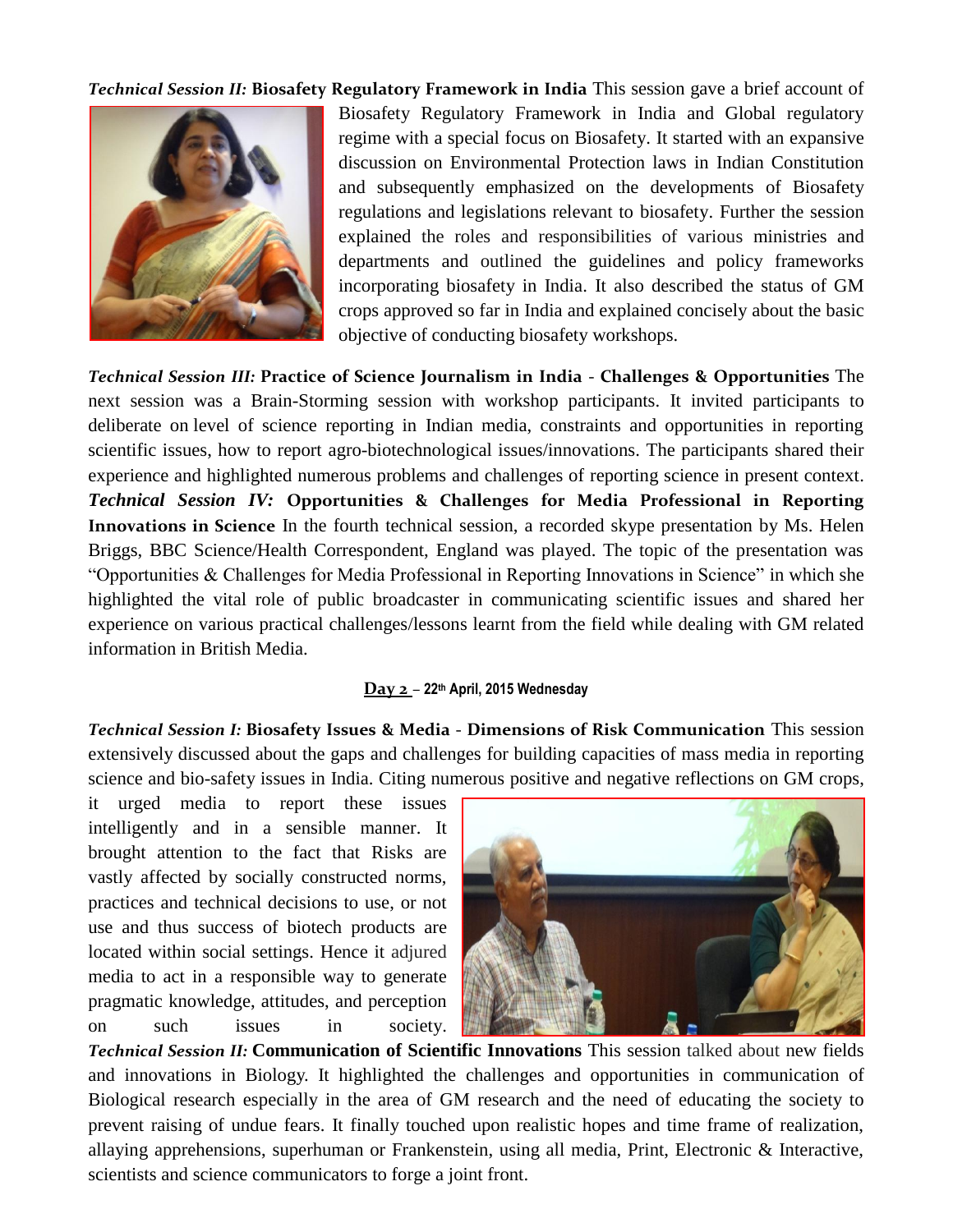*Technical Session III:* **Biosafety Clearing House (BCH) and Information Sources/Databases on Biosafety Issues** The final session of the workshop was designed to provide adequate information regarding the web portals, links and databases (both online and offline) responsible for the dissemination of the facts, figures and updates in the field of agri-biotechnology, biosafety and science communication. This session delineated details related to Biosafety Clearing House and numerous other reliable sources of GMOs/LMOs and Biosafety for credible and authentic reporting.

## **Valedictory session**

Two days workshops culminated with certificate distribution to participants by Dr. G.P. Phondke**,**  Former Director of NISCOM, New Delhi. Feedback/suggestions were invited from the participants through a structured questionnaire for the performance evaluation and nurturing further improvements in succeeding workshops to be conducted in near future as part of this series. It is expected that the feedback and suggestions from the workshops would enrich the national discourse on biosafety at various levels and would contribute in effective policy making in the field of agribiotechnology.

This workshop provided an excellent forum for extensive discussion on biosafety issues involving participants and experts from assorted fields. At the end of the session, Workshop participants acknowledged that this endeavour by IIMC enhanced their knowledge about GMOs/LMOs and biosafety to a great extent.



 *Certificate distribution to participants*